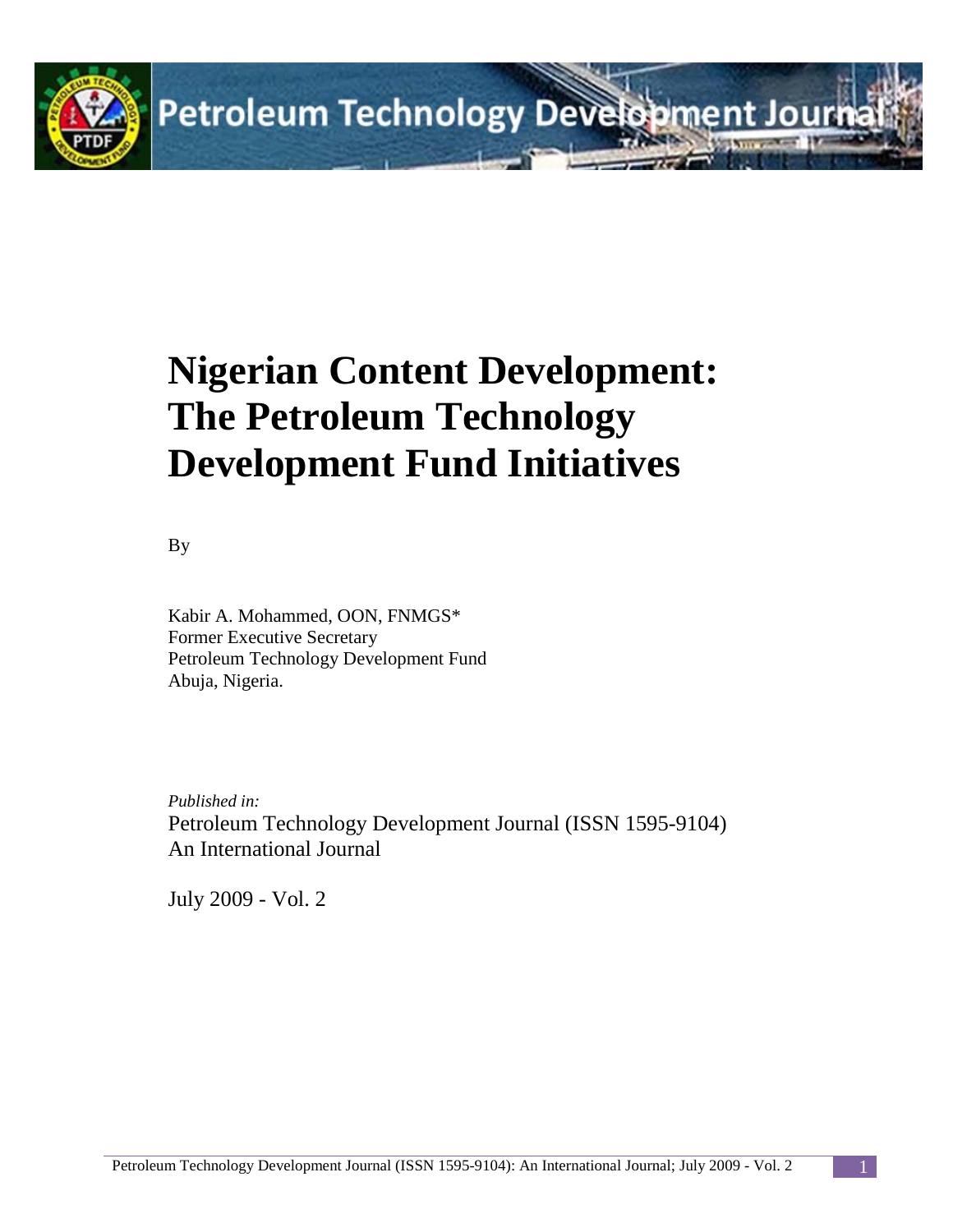#### *Abstract*

*The fact that Nigeria is endowed with some of the largest hydrocarbon reserves In the world and is a key member of OPEC with a production capacity of up to 3mbbl/d is no longer news; what is, is the fact that, of the estimated \$12bn annual spent in the upstream sector of the Nigerian oil and gas industry, over 80% by value of work is carried out abroad, resulting therefore in an insignificant contribution to national GDP. This write-up highlights the PTDF's interventions to develop indigenous capacities for Nigerian oil and gas industry towards the increased local participation and in-country value retention.*

#### Introduction

The Petroleum Technology Development Fund (PTDF), established by Decree 25 of 1973, is the statutory arm of Government charged with the responsibility for developing capacities, capabilities and competencies in Nigeria's oil and gas industry.  $1$  However, the PTDF only became fully operational in September [2](#page-1-1)000 when it was reconstituted and made an independent agency.<sup>2</sup>

The PTDF's mandate therefore, is to educate  $\&$  train Nigerians to qualify as graduates, professionals, technicians and craftsmen in the fields of Engineering and Geosciences. The PTDF's vision "to serve as a vessel for the development of indigenous manpower and the domiciliation of oil & gas technology in the Nigerian petroleum industry as well as to make Nigeria a human resource center for the West African sub-region", is consequently premised on three capacity building planks of 'Human capabilities/competencies development; Institutional capacities enhancement and facilitation of relevant Research & Development activities'.

#### Local Content Awakening

Following the advent of democratic civilian rule in 1999 and the setting up of several committees by Government to deliberate on the local content levels in the Nigerian oil and gas industry with a view to increasing the contribution of oil and gas to the nations GDP, the reports of these committees all identified that *"Nigerian content development initiative requires an exhaustive systemic approach that would assess local content levels, identify constraints, develop clear policies & processes to stimulate growth as well as define clearly the roles and responsibilities of stakeholders"*[3](#page-1-2) . To afford an appreciation of the roles/responsibilities of the PTDF in matrix of Nigerian Content Development, it was crystal clear therefore that the PTDF, as the capacity building organ of Government, must firstly, undertake an assessment of local content levels, and in the process identify constraints with the availability or lack thereof of these competencies/capacities; and secondly, to develop clear capacity building policies and programmes that would stimulate local content growth towards the ultimate realization of Government's Nigerian content development aspirations and targets.

#### Definition

The most acceptable definition of Nigerian Content is the one that captures it as "*the quantum of composite value added or created in the Nigerian economy through the utilization of Nigerian human and material resources for the provision of a qualitative goods and services to the oil and* 

#### Petroleum Technology Development Journal (ISSN 1595-9104): An International Journal; July 2009 - Vol. 2 2

<span id="page-1-0"></span> $\overline{a}$ \*The Author submitted this article in October 2008 when he was the Executive Secretary of the PTDF.

 $<sup>1</sup>$  Decree No. 25 of 1973 (now PTDF Act 1990)</sup>

<span id="page-1-1"></span><sup>&</sup>lt;sup>2</sup> The PTDF was domiciled as a desk in the Department of Petroleum Resources (DPR) since 1973.<br><sup>3</sup> Enhancement of Local Content in the Upstream Oil & Gas Industry in Nigeria. SNF Report 2003

<span id="page-1-2"></span>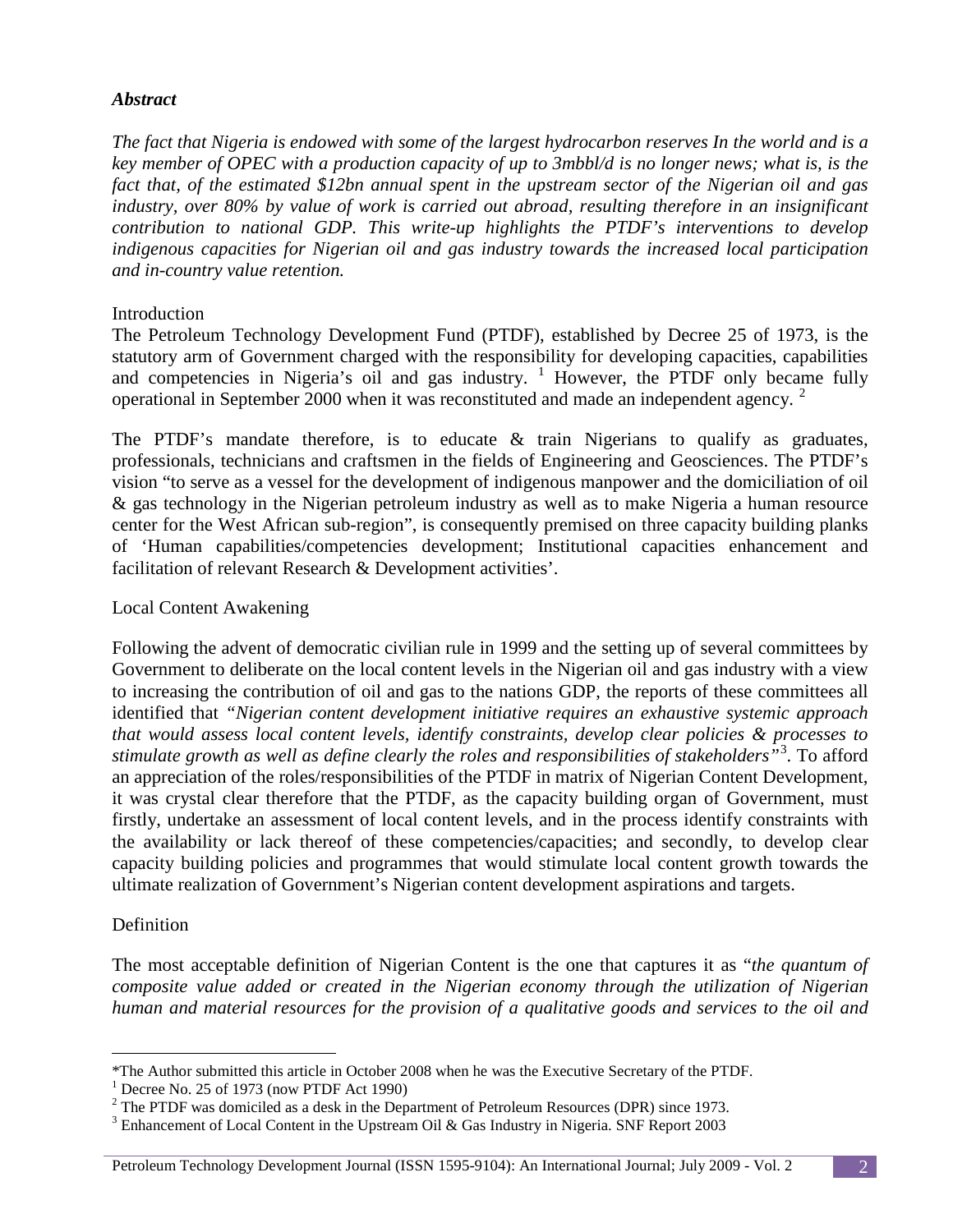*gas industry within acceptable quality, health, safety and environment standards in order to stimulate the development of indigenous capabilities"*[4](#page-2-0) .

As a policy of Government, Nigerian Content seeks "*to promote a framework that guarantees active participation of Nigerians in oil and gas activities without compromising standards. The policy also focuses on the promotion of value addition in Nigeria through utilization of local raw materials, products, and services in order to stimulate growth of indigenous capacity that will result in steady, measurable, sustainable growth of Nigerian Content throughout the oil and gas industry*".

Currently, there is no comprehensive legislation guiding Nigerian Content, however, several provisions of diverse legislations deal with different aspects of the issue. It is noteworthy that there is a Nigerian Content Development Bill before the national assembly which is expected to clearly define parameters for implementation of the set targets. Pending the passage of the Nigerian Content Bill into law, the Federal Government has set several targets (of 45% by 2006 & 70% by 2010) for Nigerian content (NC) participation in the oil and gas industry, and has issued 23 short term directives to guide the implementation of the government policy.<sup>[5](#page-2-1)</sup>

PTDF's Nigerian Content Focus

The Government's 23 NC short term directives together with the targets set, provide the compass for the PTDF's Nigerian Content intervention through its capacities/capabilities development programmes. The objective is to engender job creation by developing a critical mass of indigenous capabilities and world standard competencies which will in turn stimulate cross sectoral linkages leading to the active participation of all sectors in the development of Nigeria's economy.

PTDF's NC Activities.

To enable an "assessment of local content levels, identification of capacity building constraints" as well as afford an empirical basis for intervention, the PTDF in 2004 commissioned an industry-wide skills gap audit and survey to identify the skill inadequacies in the oil and gas industry towards providing a framework for developing an efficient education & training system to redress such inadequacies.<sup>[6](#page-2-2)</sup>

The audit revealed that the necessary human resource capital required to achieve compliance with the 70% Nigerian Content Government Policy by 2010 must include: *stimulation of technology transfer, training in skills, mentoring and apprenticeship for Design Engineering Works, fabrication, construction, service, maintenance and upgrade of existing organizational and educational facilities for Nigeria's vast but unskilled human resources,* as summarized in the table below.[7](#page-2-3)

Figure 1: PTDF Industry-Wide Skills Gap Audit/Survey Summary of Report

<sup>&</sup>lt;sup>4</sup> Nigerian Content Division of the NNPC.

<span id="page-2-1"></span><span id="page-2-0"></span><sup>&</sup>lt;sup>5</sup> Short term directives of the Government issued by the NNPC to all stakeholders in the industry indicating the scope of work on all E&P projects that must be executed in Nigeria.

<span id="page-2-3"></span><span id="page-2-2"></span> ${}^{6}$ Industry-Wide Skills Gap Audit/Survey Report 2004 *ibid.*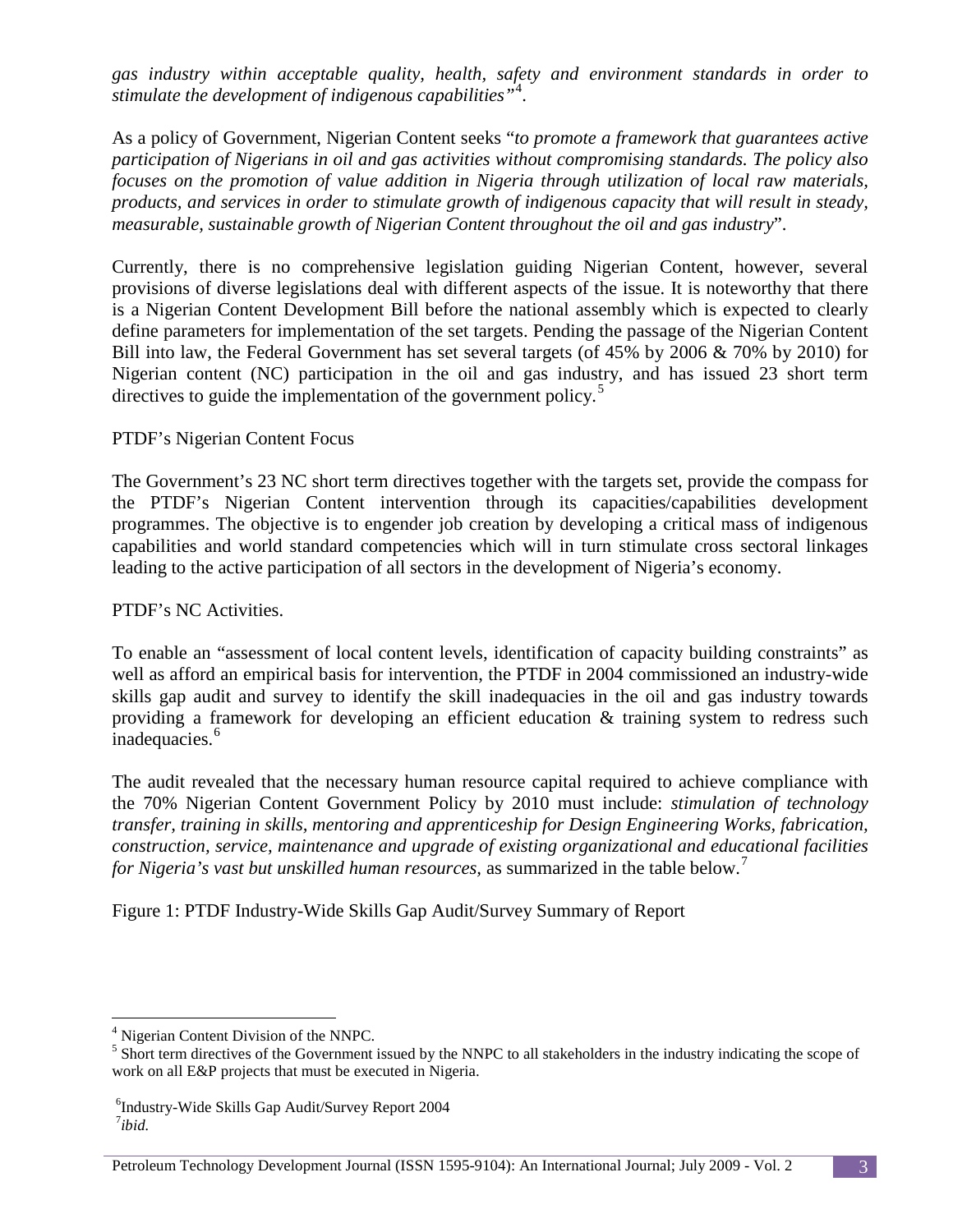|                     | 45% by 2006 | 75% by 2010 |
|---------------------|-------------|-------------|
| Deep Water          | 2430        | 4050        |
| Fabrication         | 11820       | 19700       |
| <b>Well Service</b> | 1680        | 2800        |
| <b>EPCI</b>         | 9240        | 15400       |
| Facilities          | 3000        | 5000        |
| Total               | 38,700      | 46950       |

# i). *PTDF/NNPC Collaboration*:

To ensure the effective implementation of the PTDF mandate especially as it relates to Government's NC policy, the Fund signed a memorandum of understanding with the NNPC (NCD), tagged "Job creation through partnering initiative" under which several NC programmes were developed and are jointly being executed<sup>[8](#page-3-0)</sup>. This strategic initiative is primarily designed to provide skilled human resource capital to achieve Government's Nigerian Content target of 70% by 2010; engage more Nigerians in task oriented certification and accreditation programs; establish local apprenticeship and mentoring opportunities and; grow capabilities and competencies tied to activities in prescriptive ITT's for planned projects.<sup>[9](#page-3-1)</sup>

# *a). Engineering Design Training Program (EDTP)*

The EDTP was designed to address the skills shortage identified in the area of engineering design, following from the PTDF industry-wide skills audit/survey which revealed a projected demand of about 5 million engineering design man-hours as a minimum requirement to effectualize Government's NC directive to fully domicile all front end & detailed engineering design projects from 2006. The EDTP therefore consisted of training in various engineering design software packages such as HYSYS (basic & upstream), PDMS, INTOOLS, FLARNET, PIPENET, and SACS as well as other design complimentary packages such as PRIMAVERA, STAAD-PRO, PROJECTWISE, QA/QC/QM, & PLANT DESIGN PRO towards up-skilling the 2,600 engineers necessary to meet the 5million man-hours required to domicile all design projects in Nigeria.

By end of September 2008, a total of 1,500 engineers (250 by NNPC in a pilot phase & 1,250 by the PTDF in the on-going main phase) would have been trained, while the Fund expects to complete the training of the remaining 1,100 by Q2, 2009.

# *b). EDTP Post Training Attachment Program (EDPTAP)*

In order to ensure value addition through the optimal utilization of acquired knowledge, a structured framework termed Post Training Attachment (EDPTAP) has been developed to ensure a continuous deployment of the imparted engineering design skills. This entails Engineering Design Companies to

<span id="page-3-0"></span> <sup>8</sup> " Job Creation Through Partnering" A PTDF Capacity, Capability and Competence Building Initiative Presentation to the NCCF in March 2005

<span id="page-3-1"></span><sup>9</sup> *ibid*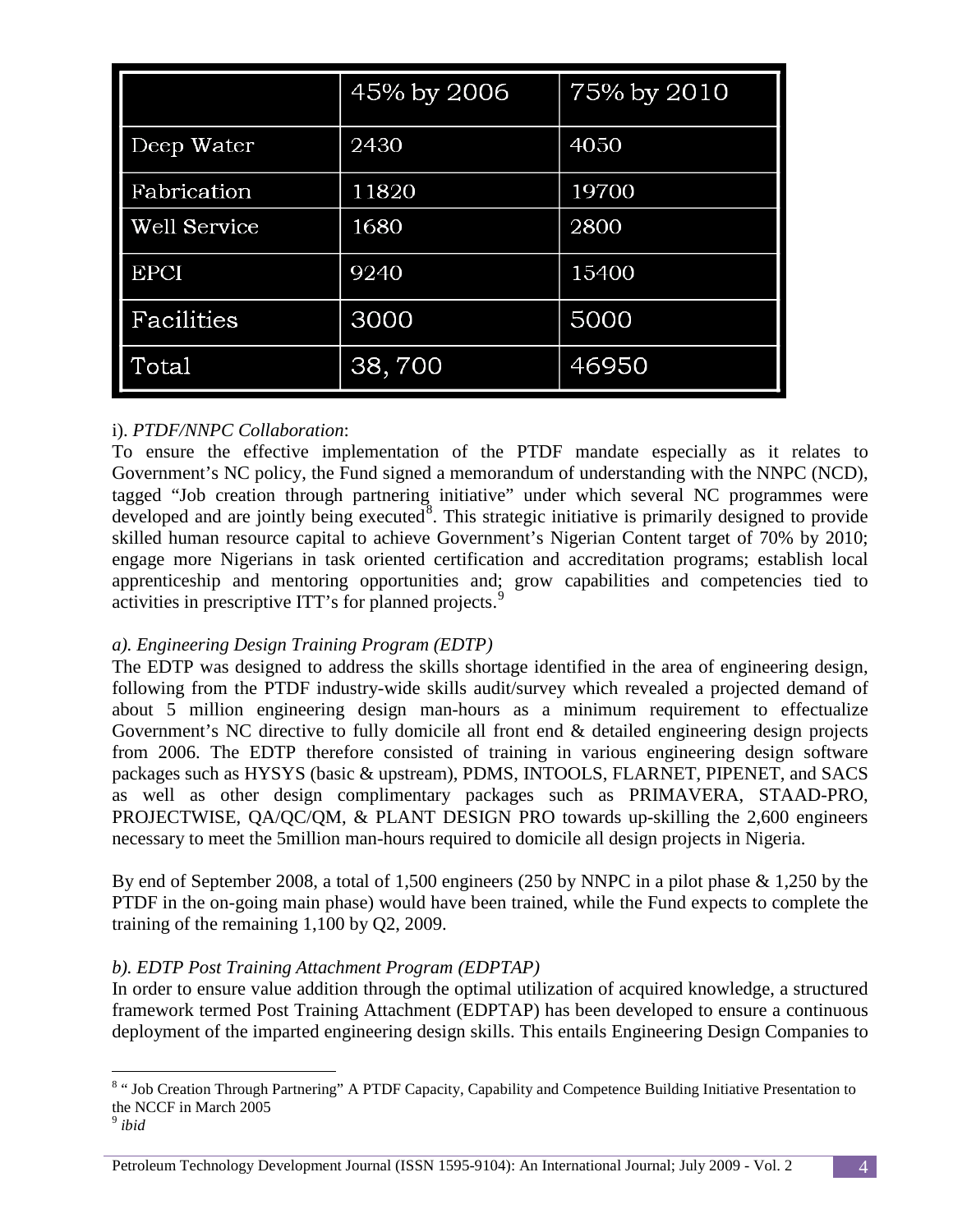create openings for trainees to be placed on attachment so they can apply and use the engineering design software skills. It is expected that 75% of the trainees are unemployed at the point of training consideration and that all would be absorbed on full employment by the industry through the EDPTAP. To encourage trainee participation, the programme also provides for the payment of stipends to trainees during the training proper and for the whole of the six months attachment period to augment their transportation and accommodation costs. Even though the programme is ongoing, it is running on a 60% job placement success rate, and in the end, it is a win-win situation for all: PTDF/NNPC, trainees and engineering companies, thereby meeting Nigerian Content Targets.<sup>[10](#page-4-0)</sup> See table below.

#### *ii). Interventions towards enhancing fabrication capabilities of the Nigerian oil and gas industry.*

In a related manner and in its quest to develop the requisite synergies necessary to provide the mass of skilled indigenous manpower to drive industry operations; the PTDF is engaged in the twin projects of enhancing the fabrication capabilities of engineering yards (EFCN) and using these enhanced capacities to undertake a welders training & certification exercise (WTCP). Figure 2: EDPTAP Statistics

| Pilot | <b>Total Trained</b> | Eligible | Attached | <b>Status</b> |
|-------|----------------------|----------|----------|---------------|
| Phase |                      |          |          |               |
|       | 250                  | 70       | $70 + 5$ | 100%<br>Over  |
| 250   |                      |          |          | Success rate  |
| 2350  | 1300                 | 700      | $160++$  | On Course     |

# *a). Enhancing the Fabrication Capabilities of the Nigerian Oil & Gas Industry:*

Having identified the lack of fabrication capacities as one of the single largest impediments to the development of capacities and building local content, the PTDF in conjunction with other stakeholders is engaged in the development of capacities of selected Fabrication yards in Nigeria.

The project is being undertaken under a PTDF/NNPC/NORAD/INTSOK collaboration, which itself is consequent upon an MoU in that regard between Nigeria and the Republic of Norway signed in 2001; and entails the upgrade of the capacities of some notable fabrication yards to enable these facilities provide the requisite platform for use in fabrication as required by NC short term directives.<sup>[11](#page-4-1)</sup>

# *b). Welders training and certification programme (WTCP).*

To complement these enhancement efforts, preparations have reached an advanced stage to commence a welders training and certification exercise wherein 2,500 Nigerians would be trained in various aspects of welding as a collolary to developing Fabrication capabilities for Nigerian content development

Institutional Capacity Development

<span id="page-4-1"></span><span id="page-4-0"></span><sup>&</sup>lt;sup>10</sup> *ibid.* <sup>11</sup> See Short term directive no. 5 and 6 of the Government issued by NNPC for Nigerian Content Development <sup>11</sup> See Short term directive no. 5 and 6 of the Government issued by NNPC for Nigerian Content Devel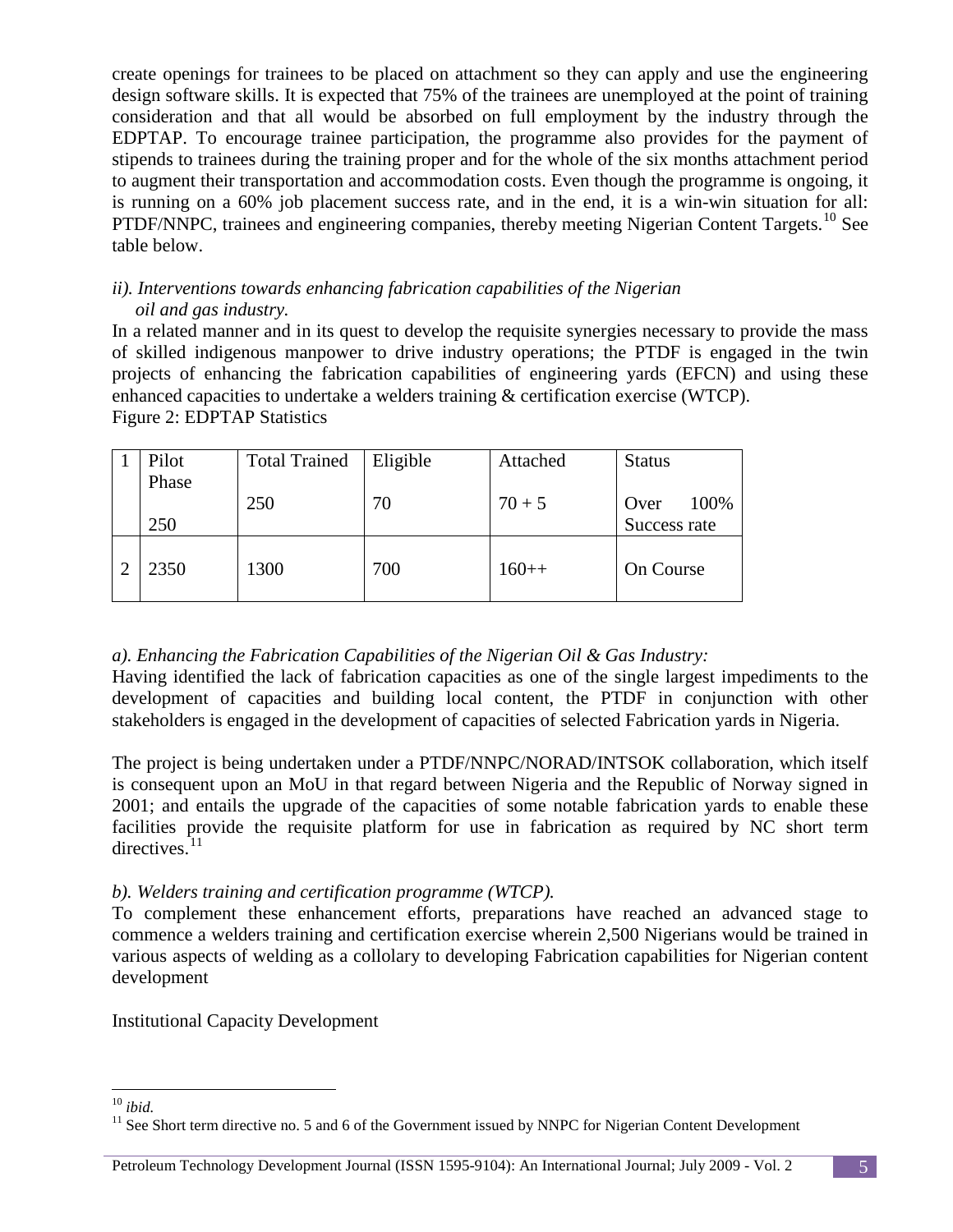Apart from the NC specific projects/programmes, and in order to ensure a sustainable strategy for capacity building towards the attainment of indigenous self sufficiency in the oil and gas sector, the PTDF is also undertaking institutional capacity building programmes. The primary motivation for the PTDF intervention in this area, is simply to assure a seamless development trajectory from the human to the institutional and then to the material (technology), and of the optimal utilization of this mix towards building and sustaining capacity in the Nigerian oil and gas sector.

The Fund's effort to develop local capacities of Nigerian Oil and Gas related Universities programme culminated in the conceptualization and execution of the upgrade of selected departments in some selected universities in the first phase as follows:

|   | <b>UNIVERSITY</b>                 | <b>DEPARTMENT</b>                |
|---|-----------------------------------|----------------------------------|
|   | University of Port Harcourt       | Gas Engineering Department       |
| 2 | University of Maiduguri           | <b>Geology Department</b>        |
| 3 | University of Ibadan              | Petroleum Engineering Dept       |
|   | University of Nigeria Nsukka      | Geology Dept                     |
| 5 | University of Benin               | <b>Chemical Engineering Dept</b> |
| 6 | Ahmadu Bello University           | <b>Chemical Engineering Dept</b> |
|   | <b>Usman Dan Fodio University</b> | Petroleum Chemistry Dept         |
| 8 | University of Jos                 | Geology and Mining               |

Figure 3: PTDF's University Upgrade Projects

Components of the project include; infrastructure, laboratory equipment, books, IT facilities, power generating sets and water borehole facilities. These upgrades have been completed and handed over to the benefitting universities.

In addition to these, a second phase of the upgrade programme has commenced in the following 8 Federal Universities, bringing the number of Universities where PTDF has intervened to 16.

- i. University of UYO (Chemical & Petroleum Engineering)
- ii. University of Calabar (Applied Chemistry)
- iii. Federal University of Technology Owerri (Petrochemical Engineering).
- iv. Obafemi Awolowo University Ile-Ife (Geology)
- v. Abubakar Tafawa Balewa University (Petroleum Engineering)
- vi. Bayero University Kano (Electrical Engineering)
- vii. Federal University of Technology Minna (Chemical Engineering)
- viii. University of Ilorin (Geological and Mineral Science).

Coaching, Mentoring and Competency Development Programmes.

After the Overseas Scholarship Scheme (OSS) has run for sometime and the EDTP has concluded, there will be a need to monitor the progress of the young trainees whom are presumed to have been gainfully employed. It would therefore be most productive to establish a platform where professionals can coach and mentor young and competent engineers. This can be achieved through the creation of collaboration & linkages between employers in the service sector of the Oil and Gas